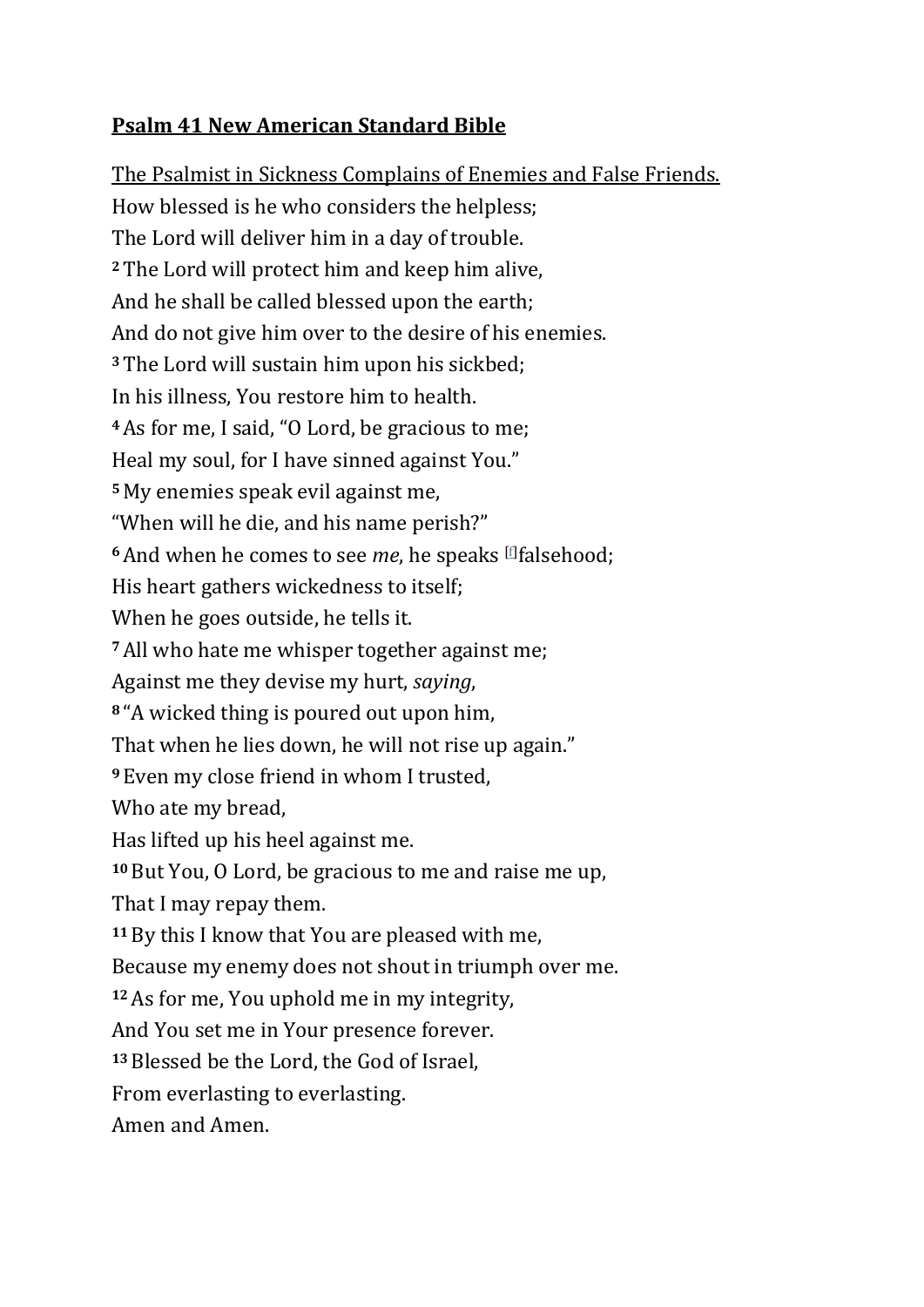## **We will use five tools on our expedition that are built around five questions**

What questions were provoked within you? Did anything confuse you? Did anything move you emotionally?

Did God instruct you to do something?

Did you gain any insight into God's character?

- 1. Compassion in everything we do is God's way. To not show compassion is to not operate in the will of the Lord.
- 2. You are the help to the helpless and it comes with a blessing if you become 'helper' God will be your deliverer.
- 3. To consider is to take notice. When we become immune to the plight of the helpless, we lose touch with our humanity.
- 4. God's protection and sustaining hand will be over you all of your life, even to the point of you receiving a reputation as 'one who is blessed', while you remain on earth.
- 5. God will make your enemies flee from you, He will sustain you even when you get sick, He will restore you back to health.
- 6. David asked God to be gracious to him. Do you ask for God's grace to get through life's encounters or, do you just muddle through on your own?
- 7. When David asked for his soul to be healed, he was referring to that part of him that connects him to how he thinks, how he feels and what he does in his body?
- 8. If you have a sick soul life will be dull and you will be burdened, but when God heals your soul, you will live and enjoy even when you go through trials.
- 9. Sinning against God is to not do what God would do if He had to solve our life's problems. To not sin is to do life God's way.
- 10. Forgiveness and repentance recover wilful ,sinful choices we make in life when we do life our way.
- 11. If you give Satan, the accuser of the Saints, something to condemn you with, you will become weak and weary and life will lose its shine.
- 12. All through our lives we will be at war with our old nature, our enemies are the world, the flesh, and the devil.
- 13. Satan's power over you is gained when you believe the lies or half-truths he invites you to believe about yourself.
- 14. The opinion and the perspectives of the crowd is of no importance to God, He knows the truth, you cannot deceive the Holy Spirit.
- 15. Even your close friends will let you down and disappoint you, but God will never disappoint you, He is faithful.
- 16. Someone who lives with, or out of the grace of God, will be blessed.